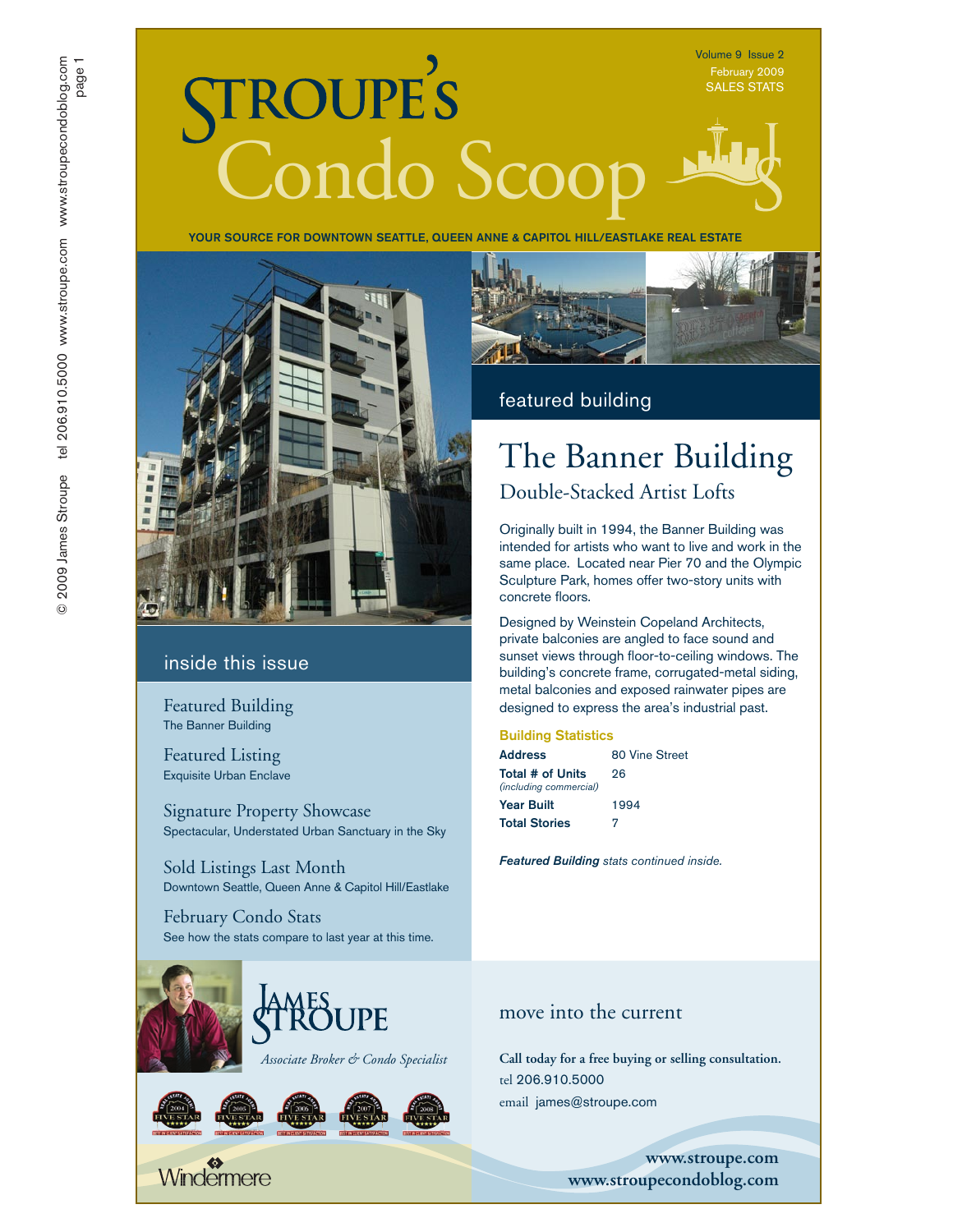Windermere Real Estate / Wall Street, Inc. Windermere Real Estate / Wall Street, Inc.

James Stroupe, Associate Broker<br>PO Box 19385<br>Seattle, WA 98109 James Stroupe, Associate Broker

PO Box 19385 Seattle, WA 98109

## Exquisite Urban Enclave

1521 2nd Avenue, #2902

Remarkable views, refined quality, seduction at every turn. 29th floor featuring sweeping views of sound, skyline, market & mountains. Gourmet kitchen with slab granite, Subzero & Wolf appliances; spa bath with heated floor, California Closets, Toto jetted tub; power blinds; 2 car parking; pre-wire for audio/video & home integrated system; 10'-1'' ceiling—highest of any floor in building! Premier building with 24-hour Concierge, Gym, Conference Room, Sky Lounge.

Best location downtown—overlooking Pike Place Market.

*Featured Listing continued inside.*



Condo Scoop

TROUPES Condo Scoop

February 2009 Condominium Sales Statistics

February 2009 Condominium Sales Statistics

This newsletter is provided to you at no charge as a continuing service. Information is not guaranteed to be error-free and should not be relied upon. All information should be verified. Please feel free to contact me with any questions or comments,

This newsletter is provided to you at no charge as a continuing service. Information is not guaranteed to be error-free and<br>should not be relied upon. All information should be verified. Please feel free to contact me with

as well as any way I may assist you with your real estate buying or selling needs. If your property is currently listed, this is not a solicitation for that listing.

as well as any way I may assist you with your real estate buying or selling needs.<br>If your property is currently listed, this is not a solicitation for that Isting.

*More info, stats and photos of this listing can be found inside this issue or online at www.stroupe.com.*

Please call for a private viewing.



*Associate Broker & Condo Specialist* tel 206.910.5000 james@stroupe.com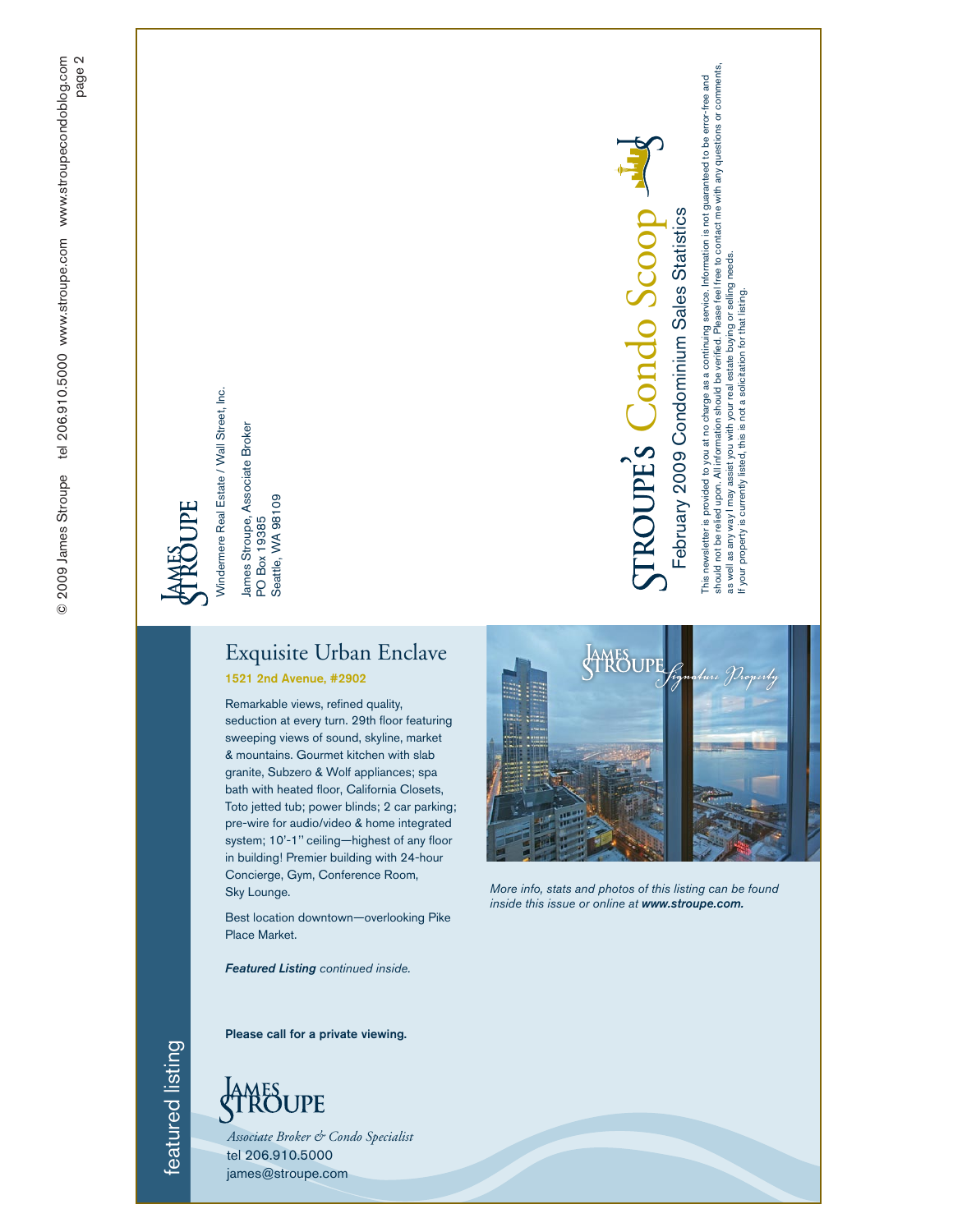featured listing *(continued from back cover)*



## Equisite Urban Enclave with Awe-inspiring Sound, City, Market, and Mountain Views.

1521 2nd Avenue, #2902

#### Property Stats

| building   | <b>FIFTEEN TWENTY-ONE</b> |
|------------|---------------------------|
| price      | \$1,649,000               |
| bedrooms   | 2                         |
| bathrooms  | 1.75                      |
| parking    | 2, secured                |
| year built | 2009                      |
| size       | $1,740$ SF (approx)       |
| <b>HOD</b> | \$918 / month             |
| taxes      | \$TBD / year              |
|            |                           |

#### Building Features

Secured Lobby Entrance, Full-Service Concierge, Secured Parking, Fitness Room, Porte-cochere, Steelreinforced concrete construction, LEED Silver, Yoga Room, Conference Room, Next to Pike Place Market.



*More info, stats and photos of this listing can be found online at www.stroupe.com .*



# **AMES**<br>TROUPE

*Associate Broker & Condo Specialist* tel 206.910.5000 james@stroupe.com

Please feel free to contact me with any questions you may have as well as any way I may assist you with your real estate buying or selling needs.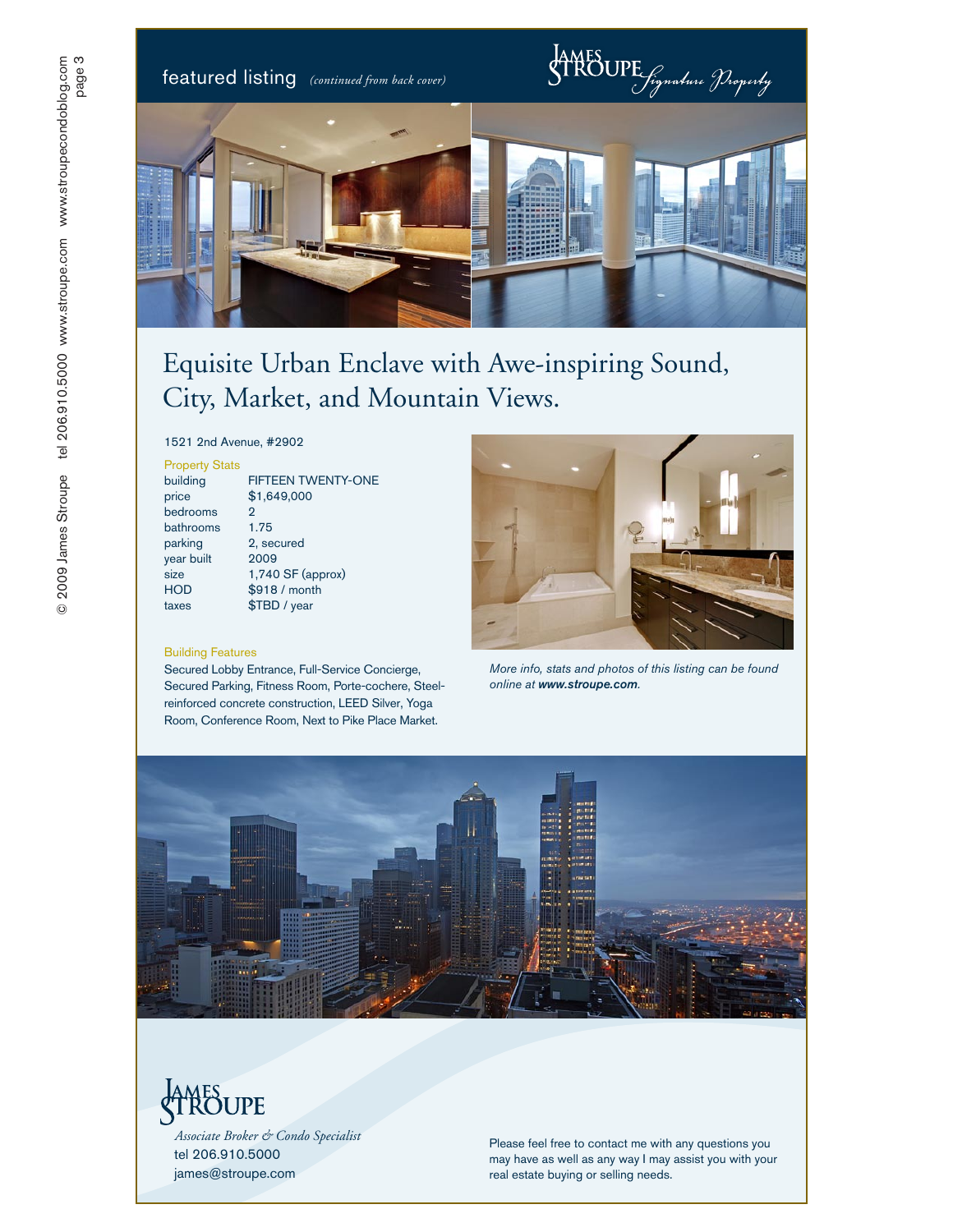

#### featured building *(continued from cover)*



## The Banner Building

#### **Amenities**

Secured Entrance & Parking, Quiet Concrete & Steel construction, Dramatic 2-story Loft spaces, Gas cooking available, two outdoor courtyards.

#### Listing History, Past 12 Months

| Total # of Units Listed                                                                | 5 units     |
|----------------------------------------------------------------------------------------|-------------|
| Total # of Unit Sales<br>(plus zero sold subject to inspection and zero pending sales) | 2 units     |
| Currently Active on Market<br>(as of 2/5/09)                                           | 1 unit      |
| Sales History, Past 12 Months                                                          |             |
| Average-Unit Orig. List Price                                                          | \$1.139.250 |
| <b>Average-Unit Sale Price</b>                                                         | \$1.039.500 |
| (for 2 sales)                                                                          |             |
| List / Sold Price Ratio                                                                | 40.0%       |
| <b>Average Market Time</b>                                                             | 6 Days      |

Next Month's Featured Building Lumen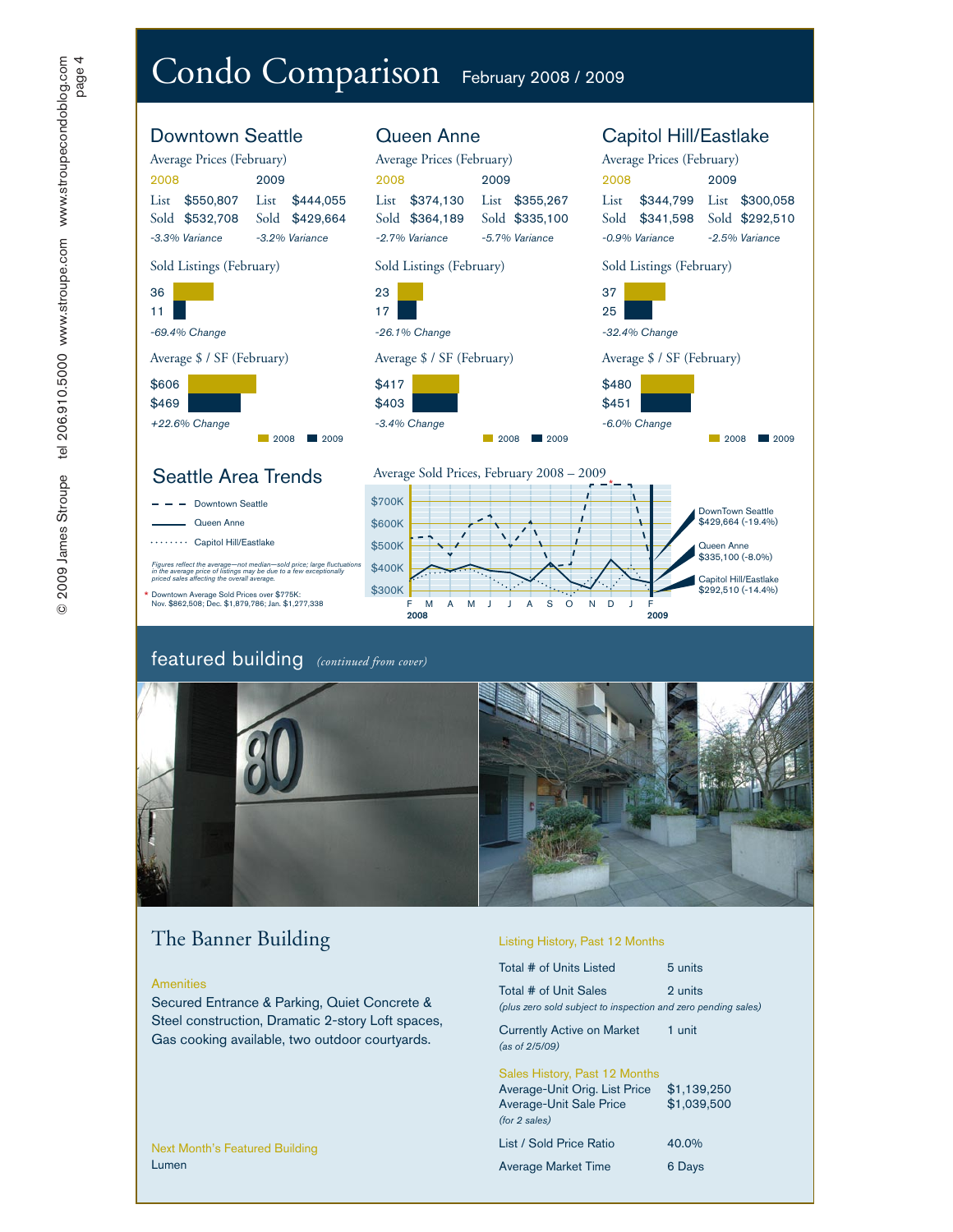## Signature Property Showcase



## Spectacular, Understated Urban Sanctuary in the Sky

#### 1521 2nd Avenue, #2400

Floor-to-ceiling walls of glass and unparalleled Sound, Mountain, Space Needle and City views are the cornerstone of this luxury urban enclave, designed for those with the most discriminating of taste. Light hardwood flooring.

Open great room concept. Indoor/outdoor solarium with gas fireplace. Master bath with Toto champagne bubbles soaking tub and Limestone shower. Granite/stainless kitchen with hidden appliances. Unit comes with private work studio and access to the best building amenities in the city!

#### Cornerstone of Luxury

#### Property Stats

| building   | <b>FIFTEEN TWENTY-ONE</b> |
|------------|---------------------------|
| price      | \$2,350,000               |
| bedrooms   | 2                         |
| bathrooms  | 1.75                      |
| parking    | 2, secured                |
| year built | 2009                      |
| size       | 1,833 SF (approx)         |
| <b>HOD</b> | \$969 / month             |
| taxes      | \$TBD / year              |

#### Building Features

Secured Lobby Entrance, Full-Service Concierge, Secured Parking, Fitness Room, Porte-cochere, Steelreinforced concrete construction, LEED Silver, Yoga Room, Conference Room, Next to Pike Place Market.

Please call for a private viewing.



*Associate Broker & Condo Specialist* tel 206.910.5000 james@stroupe.com



*More info, stats and photos of this listing can be found online at www.stroupe.com.*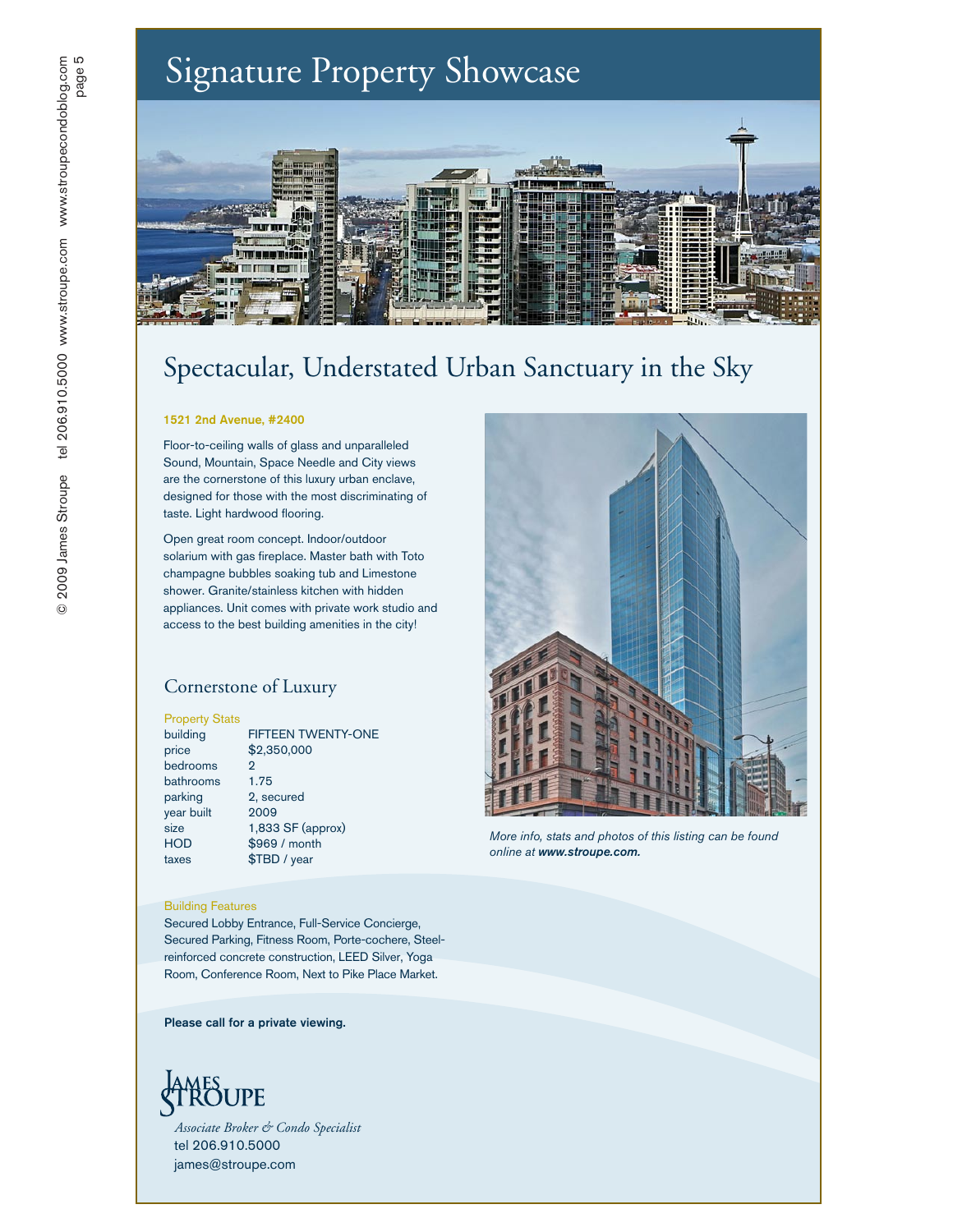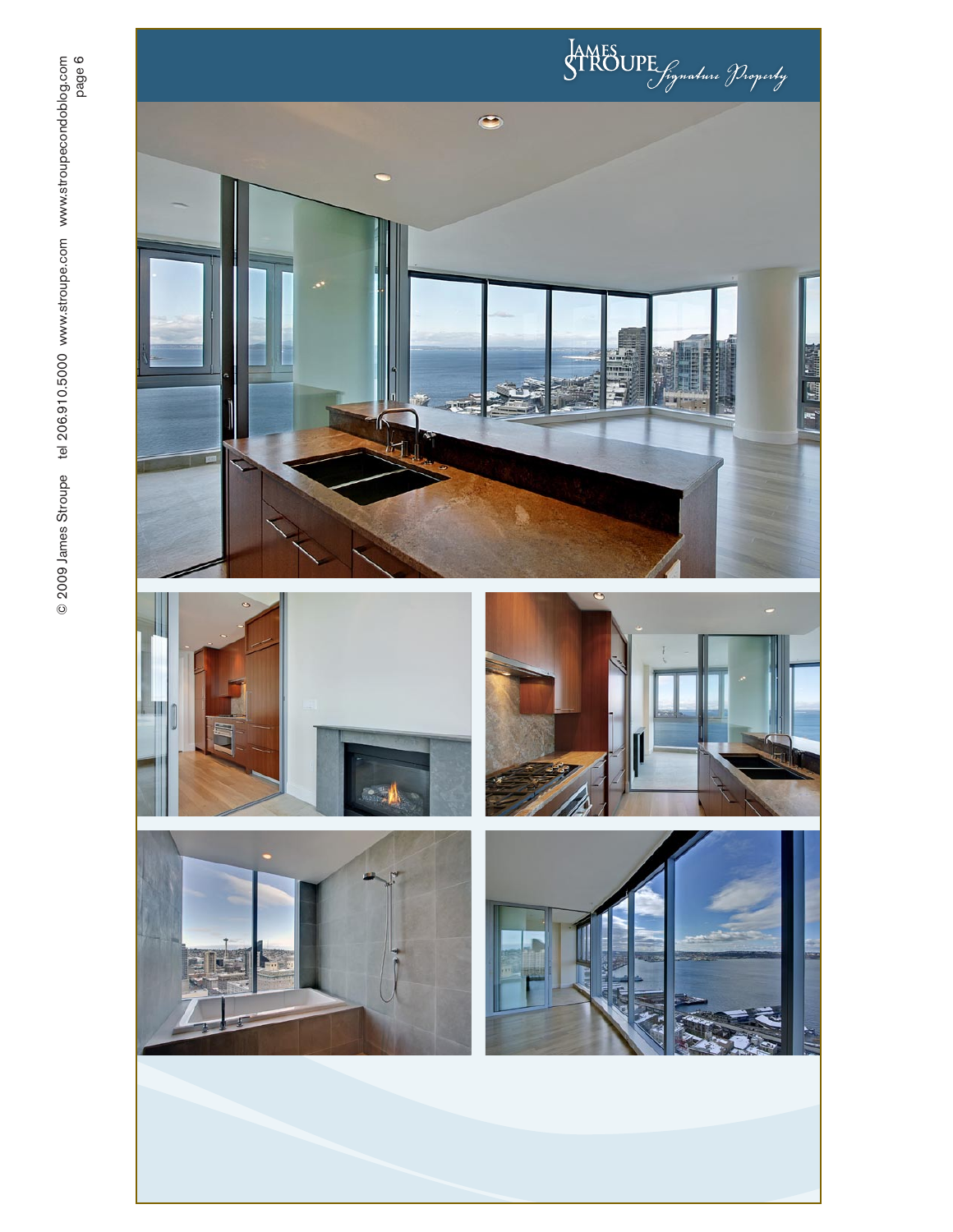#### Downtown Seattle

| <b>Address</b>          | Unit  | <b>SF</b> | \$/SF | <b>Bed</b>     | <b>Bath</b>    | Age            | <b>List Price</b> |    | <b>Sold Price</b> |  |
|-------------------------|-------|-----------|-------|----------------|----------------|----------------|-------------------|----|-------------------|--|
| <b>Cosmopolitan</b>     |       |           |       |                |                |                |                   |    |                   |  |
| 819 Virginia St         | 3303  | 1,403     | 545   | $\overline{2}$ | 1.75           | $\overline{2}$ | \$<br>799.950     | \$ | 765,000           |  |
| 819 Virginia St         | 1904  | 1.195     | 448   | $\overline{2}$ | $\overline{2}$ | $\overline{2}$ | \$<br>559,950     | \$ | 535,000           |  |
| Parc                    |       |           |       |                |                |                |                   |    |                   |  |
| 76 Cedar St             | 1204  | 867       | 479   | 1              | 1.5            |                | \$<br>429,000     | \$ | 415,000           |  |
| 76 Cedar St             | S-607 | 640       | 409   | 1              | 1              |                | \$<br>279,000     | \$ | 262,000           |  |
| <b>Other Properties</b> |       |           |       |                |                |                |                   |    |                   |  |
| 2716 Elliott Ave        | 1203  | 1,095     | 479   | $\overline{2}$ | 1.75           | 6              | \$<br>535,000     | \$ | 525,000           |  |
| 2911 2nd Ave            | 1313  | 603       | 821   | 1              |                |                | \$<br>495,000     | \$ | 495,000           |  |
| 3104 Western Ave*       | 419   | 1,020     | 430   | $\overline{2}$ | $\overline{2}$ |                | \$<br>449.950     | \$ | 439,000           |  |
| 121 Vine St             | 1105  | 1,063     | 390   | $\overline{2}$ | $\overline{2}$ | 20             | \$<br>424,950     | \$ | 415,000           |  |
| 2821 2nd Ave            | 705   | 1.008     | 346   | 1              | 1.5            | 27             | \$<br>349,000     | \$ | 349,000           |  |
| 3028 Western Ave        | 506   | 595       | 469   | 1              | 1              | 18             | \$<br>278,800     | \$ | 278,800           |  |
| 2415 2nd Ave            | 428   | 579       | 427   | 1              | 1              | 15             | \$<br>284.000     | \$ | 247.500           |  |

#### Queen Anne

| <b>Address</b>               | Unit | <b>SF</b> | \$/SF | <b>Bed</b>     | <b>Bath</b>    | Age | <b>List Price</b> |         | <b>Sold Price</b> |         |
|------------------------------|------|-----------|-------|----------------|----------------|-----|-------------------|---------|-------------------|---------|
| <b>Queen Anne Properties</b> |      |           |       |                |                |     |                   |         |                   |         |
| 100 W Highland Dr            | 225  | 1,243     | 422   | $\overline{2}$ | 1.5            | 88  | \$                | 550,000 | \$                | 525,000 |
|                              |      |           |       |                |                |     |                   |         |                   |         |
| 7 Highland Dr                | 404  | 1,064     | 454   | $\overline{2}$ | 1              | 41  | \$                | 550,000 | \$                | 483,000 |
| 1629 Queen Anne Ave N        | 203  | 990       | 475   | $\overline{2}$ | 1.75           | 19  | \$                | 480,000 | \$                | 470,000 |
| 500 5th Ave W                | 704  | 915       | 499   | $\overline{2}$ | 1.75           | 42  | \$                | 499,950 | \$                | 457,000 |
| 530 4th Ave W                | 501  | 1,116     | 385   | $\overline{2}$ | 1.75           | 6   | \$                | 449.950 | \$                | 430,000 |
| 201 Galer St                 | 272  | 961       | 437   | $\overline{2}$ | 1              | 89  | \$                | 449,950 | \$                | 420,000 |
| 510 Ward St                  | 401  | 1,115     | 368   | $\overline{2}$ | 1.75           | 34  | \$                | 430,000 | \$                | 410,250 |
| 1740 Aurora Ave N            | 203  | 1,239     | 323   | $\overline{2}$ | $\overline{2}$ | 24  | \$                | 414,900 | \$                | 400,000 |
| 1400 2nd Ave N*              | 281  | 739       | 399   | 1              | 1              | 54  | \$                | 329,950 | \$                | 295,000 |
| 401 9th Ave N                | 411  | 627       | 455   | 1              | 1              | 1   | \$                | 285,000 | \$                | 285,000 |
| 275 W Roy St                 | 117  | 598       | 418   | 1              | 1              | 27  | \$                | 275,000 | \$                | 250,000 |
| 1400 2nd Ave N               | 290  | 526       | 456   | $\Omega$       | 1              | 54  | \$                | 254,950 | \$                | 239,950 |
| 1730 Taylor Ave N            | 402  | 650       | 346   | 1              | 1              | 41  | \$                | 235,000 | \$                | 225,000 |
| 612 Prospect St              | 304  | 757       | 277   | 1              | 1              | 41  | \$                | 215,000 | \$                | 210,000 |
| 507 W Mercer St*             | 203  | 551       | 380   | 1              | 1              | 46  | \$                | 219,900 | \$                | 209,500 |
| 160 Lee St                   | 208  | 585       | 354   | 1              | 1              | 21  | \$                | 220,000 | \$                | 207,000 |
| 220 W Olympic Pl             | 100  | $Co-Op$   | n/a   |                |                | 81  | \$                | 179,995 | \$                | 179,995 |

\* Properties closed in January that did not post in February.

All February sold data provided by NWMLS or King County tax records as of March 5, 2009. February sold listing information which did not post by March 5 will be published in the next edition. This information is not guaranteed to be error-free and should not be relied upon. All information should be verified.